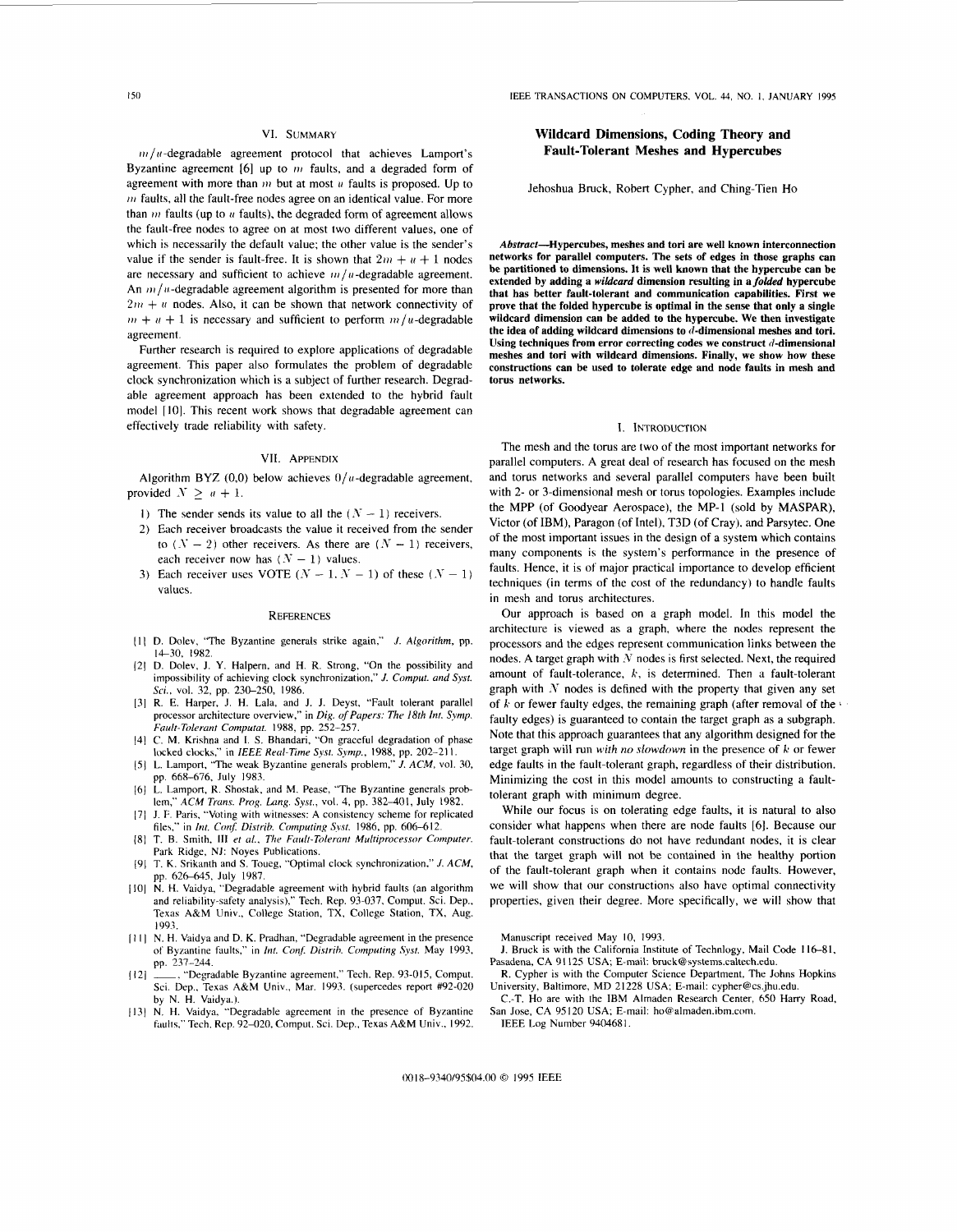if the number of node faults is less than the degree of the faulttolerant graph, the healthy portion of the fault-tolerant graph remains connected.

The key to our fault-tolerant mesh constructions is a technique for adding redundant edges using what we call *wildcard dimensions.*  While it was known that it is possible to add a single wildcard dimension to a hypercube [I], it was not known if more wildcard dimensions can be added to hypercubes, nor was it known if wildcard dimensions can be added to mesh and torus networks. In this brief contribution, we present the following results: I) a proof that it is *not* possible to add more than a single wildcard dimension to a hypercube, 2) a technique, based on error-correcting codes, for adding wildcard dimensions to mesh and torus networks, and 3) a proof that meshes and tori with wildcard dimensions can tolerate edge faults with no slowdown in performance and that they also have optimal connectivity properties.

The brief contribution is organized as follows. In Section **11,** we define the concept of a wildcard dimension and prove that only a single wildcard dimension can be added to the hypercube. In Section 111, we show how tori networks can be represented using a new algebraic framework. We use this new framework to characterize tori with wildcard dimensions. In Section IV, we use techniques from error correcting codes to construct tori networks with wildcard dimensions. In Section V, we show how these constructions can be used to tolerate edge faults in mesh and tori networks. Finally, in Section VI, we prove that our constructions have optimal connectivity properties.

### **11.** WILDCARD **DIMENSIONS** IN HYPERCUBES

Let  $Q_d$  denote the d-dimensional hypercube. It consists of  $N = 2^d$  nodes, where node  $0 \le i \le N - 1$  is represented by the d bit binary nodes, where node  $0 \le i \le N - 1$  is represented by the *d* bit binary representation of *i*. Two nodes, say  $X = (x_{d-1}x_{d-2} \cdots x_0)$  and  $Y = (y_{d-1}y_{d-2} \cdots y_0)$ , are connected by an edge iff there is a single *j* for which  $x_j \neq y_j$ , and this edge is called a dimension-*j* edge. Hence, the set of edges in the hypercube can be partitioned to *d* dimensions.

In [li] it was suggested to add another set of edges to the hypercube, called the wildcard dimension, resulting in a *folded*  hypercube network. **(A** related idea of adding an extra dimension was presented **in** the definition of the extra-stage cube network **[I].)** The folded hypercube topology was also defined independently in **[8].** but with a different name (the bisectional interconnection network) and with a different addressing scheme for the nodes. A formal definition of the folded hypercube network is given next.

*Definition 1:* A *d*-dimensional *folded* hypercube, denoted by  $F<sub>d</sub>$ , is a d-dimensional hypercube to which extra links are added connecting every pair of nodes that are bit-wise complements of each other.

A wildcard edge in  $F_d$  is an edge that connects node  $X =$  $(x_{d-1}x_{d-2} \cdots x_0)$  and node  $\bar{X} = (\bar{x}_{d-1}\bar{x}_{d-2} \cdots \bar{x}_0)$ . For example, in  $F_4$ , the neighbors of node  $(0000)$  are  $(0001)$ ,  $(0010)$ ,  $(0100)$ , (1000) and (1111).

The structure of  $Q_d$  and  $F_d$  can be described using a more general framework, see also [10]. The idea is to assume that every node in a graph with  $2<sup>d</sup>$  nodes is represented by a unique string of d bits. The edges are specified by a set of *offsets*, denoted by *S*, of binary vectors of length *d.* Any two nodes, say X and *Y,* are connected by an edge iff there exists a vector  $V \in S$  such that  $X + V = Y$  where addition is vector addition performed over  $GF(2)$ . We use the notation  $\{0, \dots, n-1\}^d$  to denote the set  $\{V \mid V = (v_1, \dots, v_d)$  where  $v_i \in \{0, \dots, n-1\} \}$ . In general we have the following.

 $\{0, \dots, n-1\}^d$ . The graph  $G(n, d, S)$  is a graph with  $n^d$  nodes *Definition 2:* Let *n* and *d* be positive integers. Let  $S \subseteq$  and edges specified by the set of vectors in *S.* Namely, two nodes, say *X* and *Y,* are connected by an edge iff there exists a vector  $V \in S$  such that  $X + V = Y$  or  $Y + V = X$  where addition is performed modulo *n.* 

*Definition 3:* A dimension in the graph  $G(n, d, S)$  is the set of edges that corresponds to a vector in the set *S.* Namely, an edge (with endpoints  $X$  and  $Y$ ) is in the dimension that corresponds to a vector  $V \in S$  if either  $X + V = Y$  or  $Y + V = X$  where addition is performed modulo *n.* 

Now we define the concept of a wildcard dimension.

*Definition 4:* Let *n* and *d* be positive integers. Let  $S_1 \subseteq$  $\{0, \dots, n-1\}^d$ ,  $S_2 \subseteq \{0, \dots, n-1\}^d$  and  $\hat{S} = S_1 \cup S_2$ . The vectors in the set  $S_2$  correspond to wildcard dimensions if for every set  $S_3 \subseteq \hat{S}$  with  $|S_1|$  vectors the graph  $G(n, d, S_3)$  is isomorphic to  $G(n,d,S_1)$ .

We note here that in most of our results we assume that  $n$  is a prime. In this case, addition and multiplication over  $GF(n)$  are defined as addition and multiplication modulo  $n$ . Some of our results are correct also for *n* which is a power of a prime. In this case, addition and multiplication over  $GF(n)$  can be defined modulo a preselected irreducible polynomial of degree  $n$ .

Using this framework it is clear that  $Q_d = G(2, d, S_1)$  where,  $S_1 = \{000 \cdots 001, 000 \cdots 010, \cdots, 100 \cdots 000\}$ , namely, the set of d vectors with Hamming weight one. (The Hamming weight of a vector is the number of nonzero entries in a vector.) Also, the folded hypercube  $F_d = G(2, d, S_2)$  where  $S_2 = S_1 \cup \{1 \cdots 11\}$ , namely, the set  $S_1$  augmented by the all-1 vector.

It was proven in [10] that  $Q_d$  and  $F_d$  are related in a rather interesting way. Given an arbitrary set  $A$ ,  $|A| = d$ , where  $A \subset S_2$ , the graph  $G(2, d, A)$  is isomorphic to  $Q_d$ . This property was used to obtain more efficient communication algorithms for  $F<sub>d</sub>$  [9] as well as fault-tolerant constructions for cube-connected-cycles networks **[4].** 

**A** natural question is whether it is possible to extend the hypercube by more than a single wildcard dimension. Namely, is it possible to find a set of offsets  $S$ ,  $|S| > d+1$ , such that for an arbitrary  $A \subset S$ , with  $|A| = d$ ,  $G(2,d,A)$  is isomorphic to  $Q_d$ ? In the following theorem we prove that the folded hypercube  $F_d$  is optimal in the sense that the hypercube can be extended only by a single wildcard dimension.

*Theorem 1:* Let *S* be a set of vectors of length d such that for every  $A \subseteq S$ , where  $|A| = d$ , the graph  $G(2, d, A)$  is isomorphic to  $Q_d$ . Then  $|S| \leq d + 1$ .

*Proof:* Assume, without loss of generality, that there exists a set  $S = \{S_0, S_1, \dots, S_{d+1}\}$  with the desired property, with  $|S| = d+2$ , and prove that it leads to a contradiction.

For every set A such that  $G(2, d, A)$  is isomorphic to  $Q_d$  the set *A* has rank *d*. This follows from the fact that  $Q_d$  is a connected graph, hence, *A* spans the whole space  $\{0, 1\}^d$ . Namely, any set of *d* vectors in *S* also has rank *d.* Hence, any two vectors in *S* are distinct and any vector in *S* can be specified as a linear combination of any other *d* vectors in *S.* 

In particular,  $S_d$  and  $S_{d+1}$  are distinct and both can be specified as linear combinations of the vectors  $\{S_0, S_1, \dots, S_{d-1}\}\$ . Now, since they are distinct, one of the linear combinations consists of at most  $d-1$  vectors. Assume, without loss of generality, that  $S_d = \sum_{i=0}^{d-2} S_i$ . Hence, the set  $\{S_0, S_1, \dots, S_{d-2}, S_d\}$  has rank smaller than *d* which is a contradiction.  $\Box$ 

In the foregoing theorem we have proven that for hypercubes one can add at most one wildcard dimension. Surprisingly, we will show that when *n* is a prime and  $n \ge d$ , it is possible to add  $n + 1 - d$  wildcard dimensions to a d-dimensional torus of the form  $n \times n \times \cdots \times n$ . This result, which is based on ideas from error-correcting codes, is developed in the remaining sections.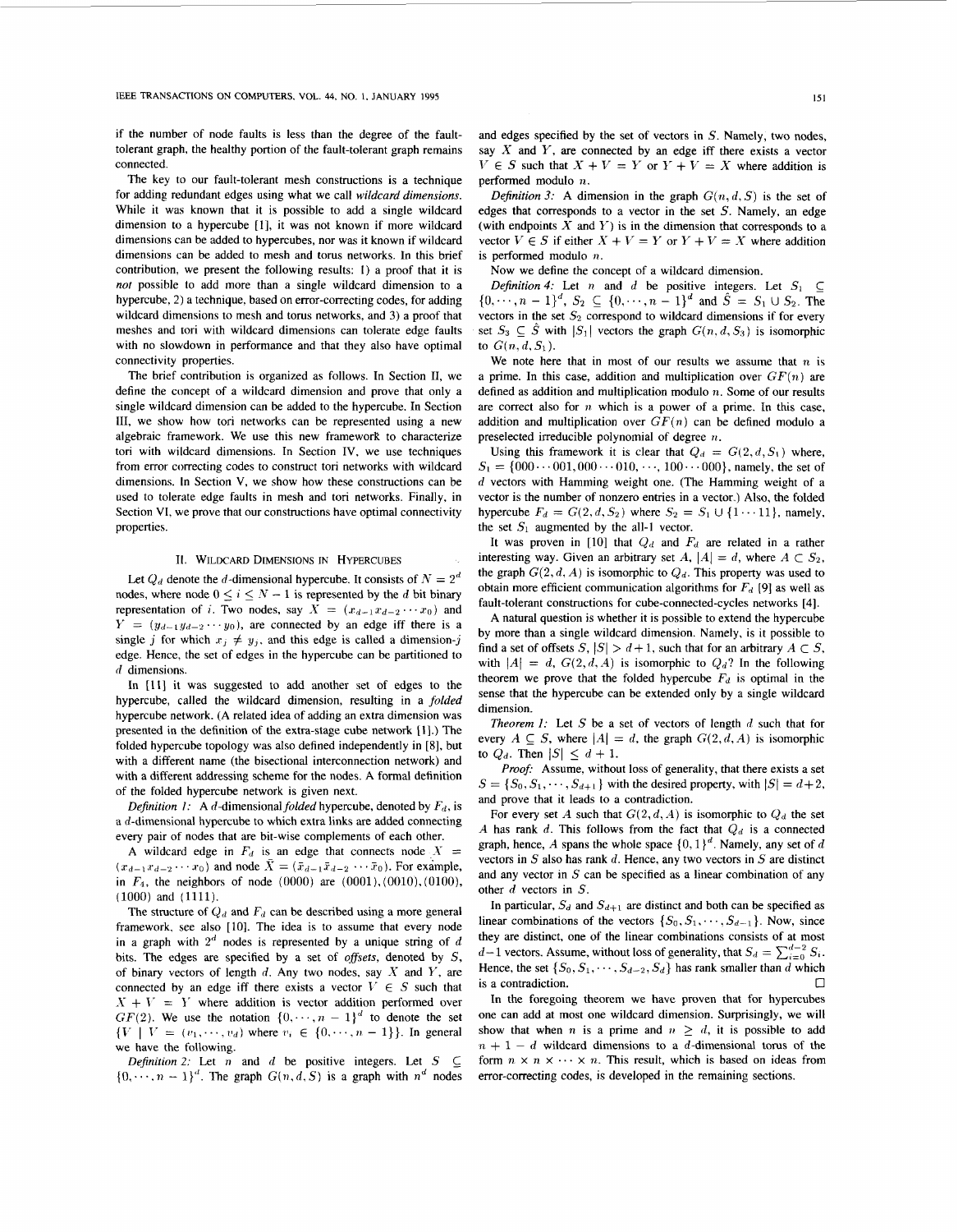## III. WILDCARD DIMENSIONS IN TORI

In this section, we investigate the issue of wildcard dimensions in  $d$ -dimensional torus networks. In particular, we will characterize the sets of offsets that correspond to tori networks with wildcard dimensions. We denote a d-dimensional mesh and a d-dimensional torus of the form  $n \times n \times \cdots \times n$  by  $M_n^d$  and  $T_n^d$ , respectively. First, we will define these graphs using the framework described in Definition 2.

*Definition 5:*  $S_d$  is defined to be the set of d vectors of length d which have Hamming weight 1. The torus graph  $T_n^d$  is defined to be isomorphic to  $G(n, d, S_d)$ . The mesh graph  $M_n^d$  is defined to be a torus without wraparound edges. More formally, each node *X* in  $M_n^d$  is connected to all nodes of the form  $X \pm V$ , where  $V \in S_d$ , (in this case, the addition is *not* performed modulo *n*) provided  $(X \pm V) \in \{0, 1, \dots, n - 1\}^d$ .

The set  $S_d$  in the foregoing definition is one possible choice of a set of offsets that represents a torus. The question is what other choices of *S* will result in a graph isomorphic to a torus. In the following theorem, we will give a necessary and sufficient condition on the set *S* such that  $G(n, d, S)$  is isomorphic to the torus  $T_n^d$ . Through the rest of this section, we will assume that the parameter *n* is prime.

*Theorem* **2:** Let *d* be a positive integer, let n be a prime number and let  $S \subseteq \{0, 1, \dots, n - 1\}^d$ . The graph  $G(n, d, S)$  is isomorphic to the torus  $T_n^d$  if and only if S is a set of d linearly independent vectors over  $GF(n)$ .

*Proof:* Assume that  $G(n, d, S)$  is isomorphic to  $T_n^d$ . We first prove that the set *S* spans the space  $\{0, 1, \dots, n - 1\}^d$ , i.e., it contains d linearly independent vectors. This follows from the fact that the graph  $T_n^d$  is connected, namely, there is a path from the all-0 node to every other arbitrary node. This path corresponds to a linear combination of vectors in *S.* Hence, the vectors in *S* span  $\{0, 1, \dots, n-1\}^d$ . Now since the degree of  $T_n^d$  is 2d the set S must be of size *d* for  $n > 2$ . This completes the proof of the necessary part.

Now we assume that  $S$  is a set of  $d$  linearly independent vectors over  $GF(n)$  and prove that  $G(n, d, S)$  is isomorphic to  $T_n^d$ . We prove it by showing that there is a 1-1 mapping between  $G(n, d, S)$  and  $T_n^d$  defined by a linear transformation, using *S*, that will be denoted by  $\phi$ . Let  $S = \{s_0, s_1, \dots, s_{d-1}\}$ . Since S spans the whole space, every vector  $\underline{v} \in \{0, 1, \dots, n-1\}^d$  can be uniquely written as  $\underline{v} =$  $\phi(b_{d-1}, b_{d-2}, \dots, b_0) \stackrel{\text{def}}{=} b_{d-1} \underline{s}_{d-1} + b_{d-2} \underline{s}_{d-2} + \dots + b_0 \underline{s}_0$ , where computations are performed over  $GF(n)$  and for all  $0 \le i \le d-1$ , computations are performed over  $GF(n)$  and for all  $0 \le i \le d-1$ ,  $b_i \in \{0, 1, \dots, n-1\}$ . The definition of the 1-1 mapping between nodes of  $G(n, d, S)$  and nodes of  $T_n^d$  depends on the above linear transformation  $\phi$ . In particular, a node  $\underline{b}$  in  $T_n^d$  corresponds to node  $\phi(\underline{b})$  in  $G(n, d, S)$ . We now have to prove that this 1-1 mapping between the nodes results in a 1-1 mapping between the edges. Let  $(a, b)$  be an edge in  $T_n^d$ . There is a vector  $c \in S_d$  (c has Hamming weight 1) such that either  $\underline{a} + \underline{c} = \underline{b}$  or  $\underline{b} + \underline{c} = \underline{a}$ . Also notice that  $\phi(\underline{c}) \in S$ . Hence,  $(\phi(\underline{a}), \phi(\underline{b}))$  is an edge in  $G(n, d, S)$ . Note that *0*  the mapping of the edges is also a 1-1 mapping.

*Example:* Let  $S = \{(1,2),(1,4)\}$  then  $G(5,2,S)$  shown in Fig. 1(a) is isomorphic to a  $5 \times 5$  torus, because (1, 2) and (1, 4) are linearly independent over *GF(5).* Fig. I(b) shows the new labeling as a torus.

It is clear that we can use Theorem 2 to add wildcard dimensions to tori. In particular, all that is required is a set of offsets *S,* where  $|S| > d$ , such that every *d* vectors in *S* are linearly independent. Then, applying Theorem *2,* it follows that the graph that consists of d arbitrary dimensions in  $G(n, d, S)$  is isomorphic to a torus. Thus, the key is having a construction defined as follows.

*Defenition 6:* Let  $n$  be a prime number and  $d$  a positive integer. We define  $V(n, d)$  to be a set of vectors of length  $d$  over the finite



Fig. 1. **(a)** An example of  $G(5, 2, \{(1,2), (1,4)\})$ , on the top. **(b)** A labeling of the graph as a  $5 \times 5$  torus, on the bottom.

field  $GF(n)$ , that has the property that any  $d$  vectors in the set are linearly independent over *GF( n).* For convenience, we will represent  $V(n, d)$  in a matrix form with the columns of the matrix being the vectors in  $V(n, d)$ .

For example,

$$
V(5,3) = \begin{pmatrix} 1 & 1 & 1 & 1 & 1 & 0 \\ 1 & 2 & 3 & 4 & 0 & 0 \\ 1 & 4 & 4 & 1 & 0 & 1 \end{pmatrix}.
$$

The graph  $G(5,3, V(5,3))$  is a three-dimensional torus with 3 wildcard dimensions. In the next section we will present a general method for constructing  $V(n, d)$ , which is based on coding theory.

### IV. LINEARLY INDEPENDENT VECTORS OVER FINITE FIELDS

Our method for constructing fault-tolerant tori is based on the existence of a set of vectors of length  $d$  over the finite field  $GF(n)$ , that has the property that any  $d$  vectors in the set are linearly independent over  $GF(n)$ . We denote this set by  $V(n, d)$ . In particular, constructing a fault-tolerant  $d$ -dimensional torus is based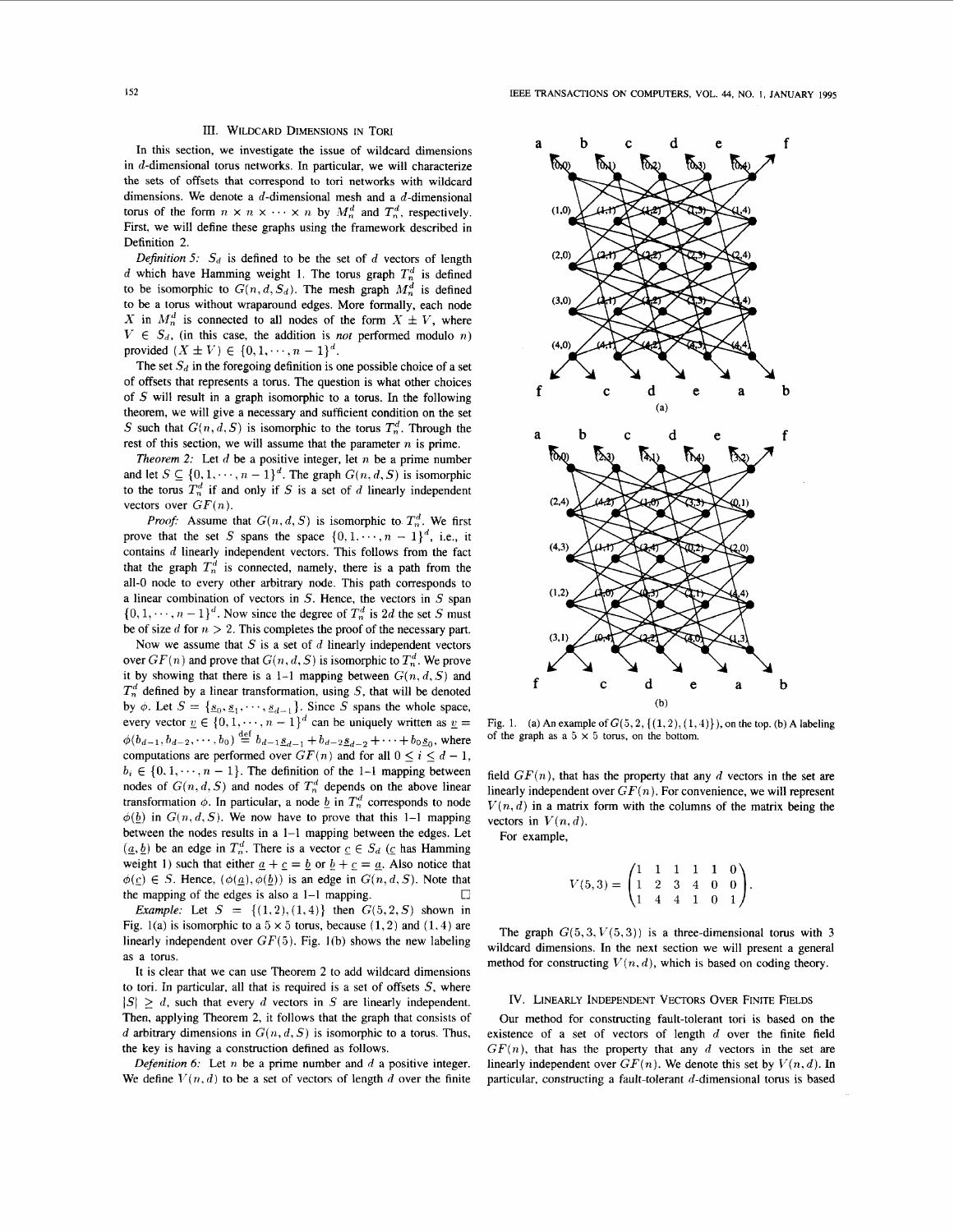upon the construction of  $V(n, d)$ . In this section we will present a construction of  $V(n, d)$  of  $n+1$  vectors of length *d* over  $GF(n)$ , for any *n* which is prime and for any  $d \leq n$ . Our construction follows from known constructions in error-correcting block codes. For more details on this subject refer to **[12].** 

The main issue in the theory of error correcting codes is to construct a large set of vectors (code) with the property that the Hamming distance between any two vectors in the code is larger than a predefined parameter *d'* (the minimum distance). Linear block codes are codes that have the property that the set of codewords forms a *vector space* over  $GF(n)$ . These codes can be described by a matrix known as the *parity check* matrix. In particular, a code of length  $n'$  (the length of vector in the code) and dimension  $k'$  (consists of  $2^{k'}$  codewords) can be described by an  $(n' - k') \times n'$  parity check matrix  $H$ . A vector  $V$  of length  $n'$  is in the code if and only if  $V \cdot H^T = 0$ , where 0 denotes an all-0 vector of length  $(n' - k')$ . Let *H* be a parity check matrix of a linear code over  $GF(n)$  of length *n'* dimension *k'* and minimum distance *d'.* The following facts are known in coding theory.

- *Fact 1*) The Singleton bound:  $n' k' + 1 \ge d'$ . Codes for which  $n' - k' + 1 = d'$  are called MDS (Maximum Distance Separable) codes.
- *Fact 2)* Any  $d' 1$  columns in *H* are linearly independent over *GF(n).*

The following theorem follows from the two previous facts.

*Theorem 3:* The columns of the parity check matrix of an MDS code over  $GF(n)$  form a  $V(n, d)$  set with  $d = n' - k'$  and  $n = n' - 1$ . (Note that we let  $d = d' - 1$ ,  $n = n' - 1$  and  $n' - k' = d$  in relating coding theory notation to the matrix  $V(n, d)$ .) MDS codes that are based on codes known as extended Reed-Solomon codes are known for all  $GF(n)$  and  $n' = n + 1$ . This construction exists for arbitrary fields (even in the case where *11* is a power of a prime). Here we present one way to construct **a** parity check matrix of the form  $d \times (n + 1)$  for a Reed-Solomon code by extending the *Vandermonde matrix.* 

*Construction I:* 

$$
V(n,d)=\begin{pmatrix}1&1&1&\cdots&1&1&0\\1&2&3&\cdots&(n-1)&0&0\\1^2&2^2&3^2&\cdots&(n-1)^2&0&0\\ \vdots&\vdots&\vdots&\cdots&\vdots&\vdots&\vdots\\ 1^{d-2}&2^{d-2}&3^{d-2}&\cdots&(n-1)^{d-2}&0&0\\ 1^{d-1}&2^{d-1}&3^{d-1}&\cdots&(n-1)^{d-1}&0&1\end{pmatrix}.
$$

Since  $V(n,d)$  as defined above is a parity check matrix of an **MDS** code we get the following.

*Corollary I:* Let  $n$  be a positive prime and let  $d$  be an integer with  $d \geq 2$ . Any d column vectors in  $V(n, d)$  of Construction 1, are linearly independent over  $GF(n)$ .

 $V(n, d)$  in Construction 1 has  $n + 1$  vectors. We note that finding the longest MDS code for a given  $n$  is a well known open problem and a well known conjecture is that  $n + 3$  is an upper bound.

As an example for  $d = 2$  and an arbitrary prime number *n*,

$$
V(n,2) = \begin{pmatrix} 1 & 1 & 1 & \cdots & 1 & 1 & 0 \\ 1 & 2 & 3 & \cdots & (n-1) & 0 & 1 \end{pmatrix}.
$$

It can be easily verified that any two column vectors in  $V(n, 2)$  are linearly independent over  $GF(n)$ . This set can be used to obtain a construction of an  $n \times n$  2-dimensional torus with  $n-1$  wildcard Throughout this section, let  $V(n,d)$  be the  $d \times (n+1)$  matrix dimensions. defined **in Construction** 1. In **this section,** we **will show that the** 

As another example consider  $n = 7$  and  $d = 3$ , we get

$$
V(7,3) = \begin{pmatrix} 1 & 1 & 1 & 1 & 1 & 1 & 1 & 0 \\ 1 & 2 & 3 & 4 & 5 & 6 & 0 & 0 \\ 1 & 4 & 2 & 2 & 4 & 1 & 0 & 1 \end{pmatrix}.
$$

Any 3 vectors in  $V(7,3)$  are linearly independent over  $GF(7)$ .  $V(7,3)$  can be used to obtain a construction of a  $7 \times 7 \times 7$  3dimensional torus with *5* wildcard dimensions.

We conclude this section with the following corollary.

*Corollary 2:* Given the set of columns  $V(n, d)$  in Construction 1, the graph  $G(n, d, V(n, d))$  is a d-dimensional torus of form  $n \times n \times \cdots \times n$  with  $n + 1 - d$  wildcard dimensions.

#### v. EDGE FAULT-TOLERANT MESHES AND TORI

In this section, we will give constructions of edge-fault-tolerant *d*dimensional meshes and tori. The constructions are based on  $V(n, d)$ that was described in Construction **1.** We first define more precisely the notion of edge fault tolerance.

*Definition 7:* Let *k* be a nonnegative integer and let  $G = (V, E)$ be a graph. We say that the graph  $G' = (V, E')$  is  $(k, G)$ -edgetolerant if the subgraph of  $G'$  induced by removing any  $k$  edges from *G'* contains *G* as a subgraph.

Note that both G and *G'* have the same node set. Next, we present a simple technical lemma.

*Lemma 1:* Let *d* and *s* be positive integers with  $d < s$ . For any assignment of  $2s - 2d + 1$  balls to *s* buckets, there exist at least *d* buckets, each of which contains at most one ball.

*Proof:* Assume, for the sake of contradiction, that there are only  $d - 1$  buckets with at most 1 ball in each. Then there are  $s - d + 1$  buckets that have at least two balls. Namely, there are at least  $2s - 2d + 2$  balls, which contradicts the number of balls given. given.  $\Box$ 

Note that  $2s - 2d + 1$  is the maximum number of balls one can distribute over **s** buckets to guarantee that there exist at least d buckets each with at most one ball in it. We use this lemma to utilize the wildcard dimensions as follows,

*Theorem 4:* Let *d* be an integer where  $d \geq 2$ , let *n* be a prime number where  $n + 1 \ge d$ , and let  $S \subseteq V(n, d)$  where  $d \leq |S| \leq n + 1$ . Let  $|S| = s$ . Then the graph  $G(n, d, S)$  is  $(s - d, T_n^d)$ -edge-tolerant and  $(2s - 2d + 1, M_n^d)$ -edge-tolerant.

*Proof:* By Corollary 2 there are  $s - d$  wildcard dimensions, which implies that there are *s* (wildcard and standard) dimensions. Thus, if there are at most  $s - d$  edge faults, at least *d* dimensions contain no faulty edges. These *d* nonfaulty dimensions form the torus  $T_n^d$ .

For the case where the target graph is  $M_n^d$ , consider the distribution of *2s* - *2d+* 1 edge faults over the **s** dimensions. According **to** Lemma 1, there must exist *d* dimensions which contain at most one faulty edge each. The graph defined by these *d* dimensions is a torus  $T_n^d$ which contains at most **1** faulty edge in each dimension. The healthy edges in this graph contain the mesh  $M_n^d$ , because it is possible to rotate each dimension, independently, *so* as to place the single faulty edge in that dimension (if it exists) in the position of a wraparound edge in the torus, which is not required in the mesh. The proof for that is by induction on the number of dimensions and rotation is *0*  performed on a single dimension at a time.

Note that the fault-tolerant graph  $G(n,d,\mathcal{S})$  has degree 2s, where  $d \leq s \leq n+1$ , and can tolerant  $2s - 2d + 1$  edge faults such that the remaining graph still contains  $M_n^d$  as a subgraph.

### **VI.** CONNECTIVITY PROPERTIES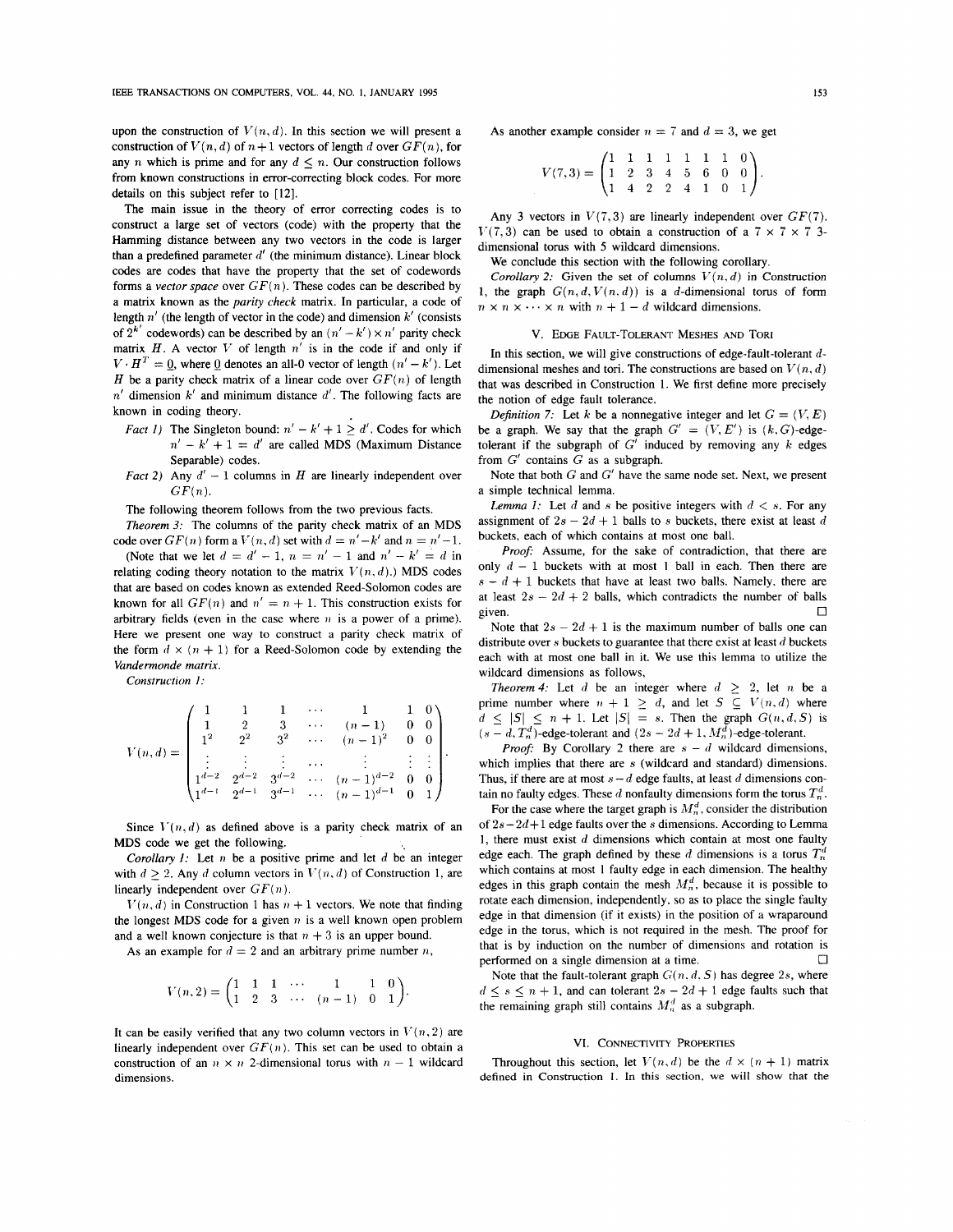connectivity of the graph  $G(n, d, S)$  is the same as its degree, where  $S \subset V(n,d)$  and  $d \leq |S| \leq n$ .

### **A.** *Preliminaries*

The vertex set of a graph W is denoted by  $V(W)$ . A graph W is *vertex-transitive* if for any two vertices  $u$  and  $v$  of  $W$ , there is an automorphism  $\sigma$  of *W* satisfying  $\sigma(u) = v$ . The connectivity of a graph W, denoted  $conn(W)$ , is the smallest number *i* such that there exists some set of  $j$  vertices whose deletion results either in a disconnected subgraph or a single vertex. A graph W is *regular* if all vertices have the same degree. The degree of a regular graph *W,*  denoted  $deg(W)$ , is the degree of any of its vertices. A graph W is *optimally connected* if it is regular and  $deg(W) = conn(W)$ .

A *cutset* in a graph  $W$  is a set of vertices whose deletion leaves a disconnected graph. Let  $W \backslash C$  denote the subgraph remaining after the vertices **of** a cutset C have been deleted. Now let *C* be a minimum cutset of W, that is,  $[C] = \text{conn}(W)$ . The connected components of  $W\setminus C$  are called *parts* of W. All the parts of W of minimum cardinality are called *atoms*. (In other words, for each minimum cutset of W, the parts are listed and the lists are then combined. The *atoms*  are all of the parts of the same minimum cardinality occurring in the combined list.) Let  $a(W)$  denote the cardinality of an atom of a vertex-transitive graph **11,'.** Two useful lemmas of [ **131** (See also **[2])** are now stated.

*Lemma* 2 *[13]:* Let *Ur* be a connected and vertex-transitive graph with  $conn(W) < deg(W)$ . Then  $|V(W)| = ca(W)$  for some integer  $c > 2$ .

*Lemma 3*  $[13]$ *:* Let  $W$  be a connected and vertex-transitive graph with  $conn(W) < deg(W)$ . Then  $conn(W) = ca(W)$  for some integer  $c \geq 2$ .

### *B. The Connectivity* of *Tori with Wildcard Dimensions*

We begin with a general theorem about the connectivity of vertextransitive graphs.

*Theorem 5:* Let G be a connected and vertex-transitive graph of *N* nodes, where  $N = \prod_{i=1}^{k} p_i^{r_i}$ ,  $p_1 < p_2 < \cdots < p_k$ ,  $p_i$ 's are prime,  $r_i$ 's are positive integers, and  $deg(G) \leq 2p_1$ . Then *G* is optimally connected.

*Proof:* Assume G is not optimally connected, i.e.,  $conn(G)$  $deg(G) \leq 2p_1$ . From Lemma 3,  $conn(G) \geq 2a(G)$ . Thus,  $a(G)$  $p_1$ , which implies  $a(G) = 1$  because  $p_1$  is the smallest prime that divides N and  $a(G)$  divides N (by Lemma 2). But,  $a(G) = 1$  implies that *G* is optimally connected, which is a contradiction.  $\Box$ 

*Corollary 3:* Let *n* be prime, let *d* be any positive integer with  $d \geq 2$ , and let  $S \subset V(n,d)$  with  $d \leq |S| \leq n$ . Then the graph  $G(n, d, S)$  is optimally connected.

*Proof:* Clearly,  $G(n, d, S)$  is connected (as  $|S| \ge d$ ) and vertextransitive and  $deg(G(n, d, S)) \leq 2n$ . Applying Theorem 5 completes the proof.  $\Box$ 

*Corollury4:* Let *G* be a graph which is connected, vertextransitive and has  $N$  vertices where  $N$  is prime. Then  $G$  is optimally connected.

Note that the parameter  $n$  in Corollary 3 is a prime number. This restriction can be removed while still guaranteeing that the graph  $G(n, d, S)$  is optimally connected. We now present this general theorem. The proof is omitted here and can be found in *[5].* 

*Theorem 6:* Let *d* be any integer where  $d \geq 2$ , let *n* be an integer where  $n \geq 3$ , and let  $S \subset V(n,d)$  where  $d \leq |S| \leq n$ . Then the graph  $G(n, d, S)$  is optimally connected.

We now give a few remarks. Note the restriction that  $|S| \leq n$  in the previous theorem. This is because if  $|S| = n + 1$ , i.e.,  $S = V(n, d)$ , the graph  $G(n, d, S)$  may not be optimally connected. For instance, the graph  $G(n,2,V(n,d))$  where  $n \geq 4$ , has degree  $2n + 2$  and



Fig. 2 Three edge-disjoint spanning trees on a  $5 \times 5$  torus with a wildcard dimension.

connectivity  $2n$ . The latter can be shown by removing any two nonadjacent rows **(of** *2n* nodes totally) to disconnect the graph, where rows are identified by the first element of the vectors in  $V(n, d)$ .

Although we only give an existence proof for Theorem 6, we actually have a construction of *2s* node-disjoint paths between any two vertices in  $G(n,2,S)$ , where *S* is the first *s* vectors of  $V(n,d)$  and  $2 \leq s \leq n$ . The basic idea is to define *s* parallel paths from the **s** "forward" neighbors of the source node to the *s* "backward" neighbors of the destination node, such that no two paths touch the same column. Then, another set of **s** parallel paths from **s** "backward" neighbors of the source node to the **s** "forward" neighbors of the destination node can be similarly defined. The construction has separate cases depending on whether  $s < \lfloor n/2 \rfloor$ and depending on the difference between the column indices of the source and destination nodes.

We also have a construction of  $2s$  (the maximum possible) edgedisjoint spanning trees in  $G(n, 2, S)$  for any  $S \subseteq V(n, d)$  where *n* is prime. Note that there are known constructions of four edge-disjoint spanning trees on an  $n \times n$  torus [3], [7]. Since any two vectors in *S* form the whole edge set of an  $n \times n$  torus, one can construct four edge-disjoint spanning trees using only two vectors. When *S* contains an even number of vectors, four such edge-disjoint spanning trees are constructed for each pair **of** vectors. When *5'* contains an odd number of vectors, in addition to creating four trees for each pair **of**  vectors, six trees are constructed for a set of three vectors. Without loss of generality, we can assume the three vectors are  $(0, 1)$ ,  $(1, 0)$ and  $(1, 1)$  since *n* is prime. Fig. 2 gives an example of three edgedisjoint spanning trees on a  $5 \times 5$  torus with a wildcard dimension using only "forward" edges. The other three edge-disjoint spanning trees can be similarly derived using only "backward" edges.

#### **REFERENCES**

- [1] G. B. Adams and H. J. Siegel, " The extra stage cube: A fault-tolerant interconnection network for supersystems," IEEE *Trans. Comput.,* vol. 31, no. 5, pp. 443-454, May 1982.
- [2] B. Alspach, "Cayley graphs with optimal fault tolerance," IEEE *Trans. Compur.,* vol. **41,** no. IO, pp. 1337-1339, Oct. 1992.
- [3] R. **S.** Bajwa and **S.** R. Seidel, " Communication algorithms for tori and grids," Tech. Rep. TR 89-04, Dep. of Comput. Sci., Michigan Technological **Univ.,** Nov. 1989.
- [4] J. Bruck, R. Cypher, and C.-T. Ho, "On the construction of faulttolerant cube connected cycles networks," in *Pror. Int. Con5 Parallel Processing,* vol. I, pp. 692-693, Penn State Univ., 1991.
- [5] \_\_\_, "Wildcard dimensions, coding theory and fault-tolerant meshes and hypercubes," in *Proc. 23rd Int. Symp. Faulr-Tolerant Computing,*  June 1993, pp. 260-267.
- [6] \_\_\_\_, "Fault-tolerant meshes and hypercubes with minimal numbers of spares,"IEEE *Trans. Comput.,* vol. 42, no. 9, pp. 1089-1 104, Sept. 1993.
- [7] P. Fraigniaud and E. Lazard, "Methods and problems of communication in usual networks," Tech. Rep. 91-33, IMAG, Ecole Normale Supérieure de Lyon, France, Oct. 1991.
- **[SI A.** Ghafoor, T. R. **Bashkow,** and **I.** Ghafoor, "Bisectional fault-tolerant communication architecture for supercomputer systems," *fEEE Trans. Compuf.,* vol. 38, no. IO, **pp.** 1425-1446, Oct. 1989.